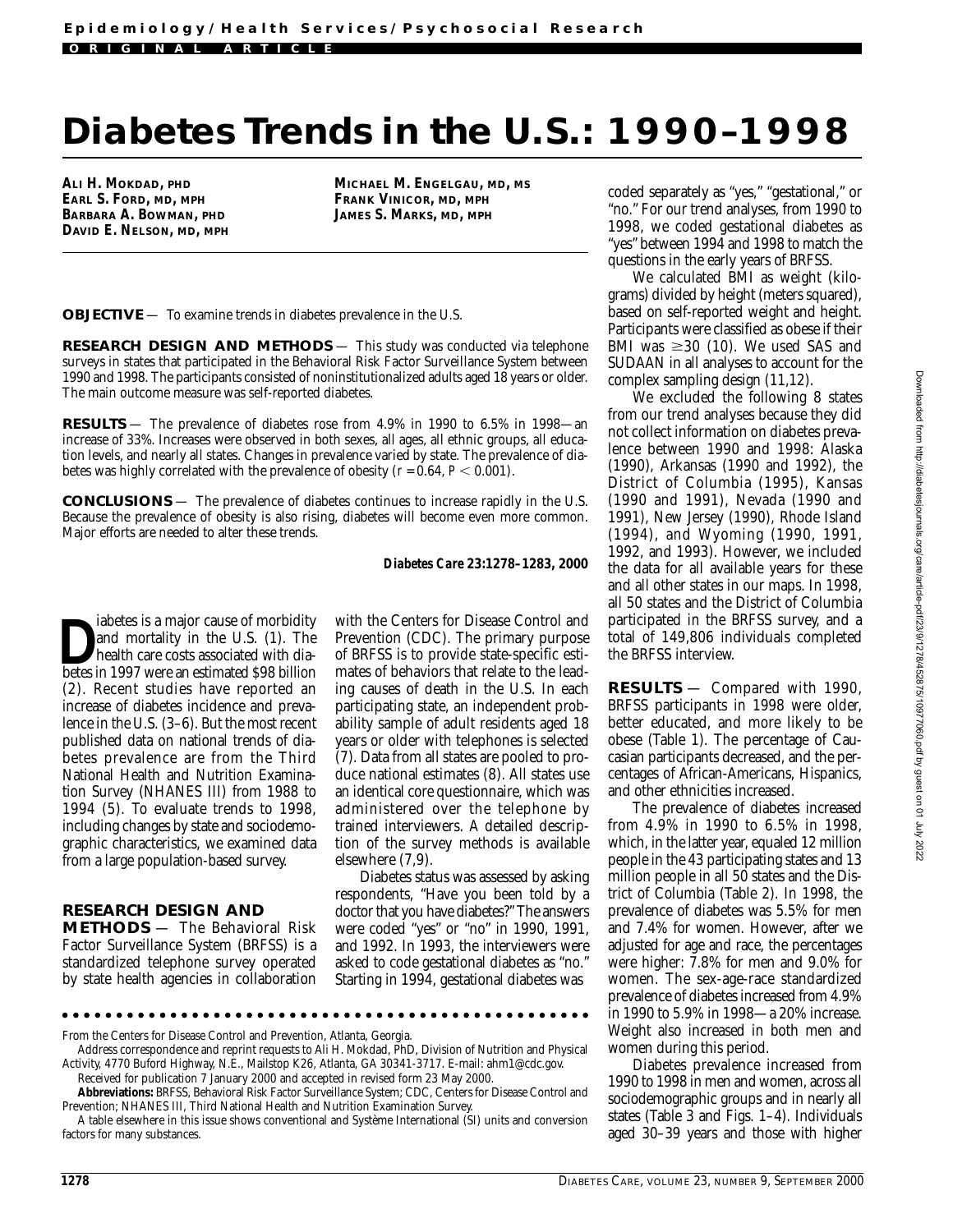**Table 1—***Characteristics of participants in the BRFSS: 1990 and 1998*

|                          | 1990        | 1998        |
|--------------------------|-------------|-------------|
| Sex                      |             |             |
| Male                     | 48.0 (0.28) | 48.0 (0.22) |
| Female                   | 52.0 (0.28) | 52.0 (0.22) |
| Age-groups (years)       |             |             |
| $18 - 29$                | 25.9(0.27)  | 22.0 (0.20) |
| $30 - 39$                | 23.1 (0.24) | 21.1(0.18)  |
| $40 - 49$                | 16.9(0.21)  | 19.7(0.17)  |
| $50 - 59$                | 12.1(0.19)  | 14.2(0.15)  |
| $60 - 69$                | 11.8(0.19)  | 11.2(0.14)  |
| $\geq 70$                | 10.2(0.16)  | 11.9(0.13)  |
| Race                     |             |             |
| Caucasian                | 80.2 (0.29) | 75.5 (0.21) |
| African-American         | 9.6(0.19)   | 9.9(0.14)   |
| Hispanic                 | 7.6(0.21)   | 10.5(0.17)  |
| Other                    | 2.6(0.10)   | 4.1(0.11)   |
| Education                |             |             |
| Less than high school    | 18.3 (0.24) | 13.7(0.16)  |
| High school              | 36.3 (0.28) | 32.7(0.21)  |
| Some college             | 21.9 (0.24) | 27.2 (0.20) |
| College graduate or more | 23.5(0.25)  | 26.4 (0.19) |
| Smoking                  |             |             |
| Never                    | 51.3 (0.29) | 52.8 (0.22) |
| Ex-smoker                | 24.6 (0.25) | 24.2 (0.19) |
| Current                  | 24.1 (0.25) | 23.0 (0.19) |
| Weight category          |             |             |
| Underweight              | 3.2(0.10)   | 2.4(0.07)   |
| Normal                   | 53.2 (0.29) | 43.7 (0.23) |
| Overweight               | 32.5(0.27)  | 35.9 (0.22) |
| Obese                    | 11.1(0.18)  | 18.0(0.17)  |

education levels had the largest increase. There was a large variation by state in diabetes prevalence and in percentage increase. In 1998, Oklahoma had the highest rate (9.1%), and Arizona had the lowest rate (2.9%). Minnesota and Illinois had the highest percentage increases from 1990 to 1998 (94 and 87%, respectively). In 4 states, the prevalence was lower in 1998 than in 1990, and, in another 4 states, there was no change. In 1998, the rank correlation between the prevalence of diabetes and obesity among the participating states was  $0.64 \ (P < 0.001)$ .

To account for the effects of adding gestational diabetes to our trend analyses, we computed the crude diabetes prevalence for both sexes, excluding gestational diabetes, for 1994–1998. The prevalence of nongestational diabetes was 4.4, 4.7, 4.9, 5.3, and 5.7% for these years—an  $\sim$ 26% increase in 4 years compared with  ${\sim}23\%$ for the same period in our trend analyses.

**CONCLUSIONS** — From 1990 to 1998, the prevalence of diabetes increased by about one-third in the 43 participating states. This increase was observed across all age-groups, races, educational levels, levels of smoking status, weight levels, and nearly all states. We observed increases of 76% in individuals aged 30–39, increases of 64% in those with "some college," increases of 52% in ex-smokers, and increases of 47% in individuals who had at least a college

Data are % (SEM).

| Table 2-Diabetes prevalence and mean weight by year (BRFSS, 1990-1998) |
|------------------------------------------------------------------------|
|------------------------------------------------------------------------|

|                    | 1990        | 1991        | 1992        | 1993        | 1994        | 1995        | 1996        | 1997        | 1998        |
|--------------------|-------------|-------------|-------------|-------------|-------------|-------------|-------------|-------------|-------------|
| Diabetes $(\%)$    |             |             |             |             |             |             |             |             |             |
| Total              | 4.9(0.12)   | 5.0(0.12)   | 5.4(0.11)   | 4.7(0.10)   | 5.3(0.11)   | 5.5(0.13)   | 5.4(0.10)   | 6.1(0.11)   | 6.5(0.11)   |
| Men                | 4.1(0.16)   | 4.4(0.17)   | 4.5(0.15)   | 4.5(0.15)   | 4.4(0.16)   | 4.4(0.16)   | 4.6(0.15)   | 5.0(0.15)   | 5.5(0.15)   |
| Women              | 5.6(0.17)   | 5.6(0.16)   | 6.2(0.16)   | 5.0(0.14)   | 6.2(0.15)   | 6.6(0.21)   | 6.2(0.14)   | 7.1(0.15)   | 7.4(0.16)   |
| Weight (kg)        |             |             |             |             |             |             |             |             |             |
| Total              | 72.6 (0.09) | 73.1 (0.09) | 73.7 (0.08) | 74.1 (0.08) | 74.6 (0.09) | 75.0 (0.11) | 75.3 (0.08) | 75.5 (0.08) | 76.2 (0.08) |
| Men                | 81.0 (0.12) | 81.5 (0.12) | 82.0 (0.11) | 82.4 (0.11) | 83.1 (0.12) | 83.5 (0.16) | 83.5 (0.11) | 83.8 (0.11) | 84.3 (0.11) |
| Women              | 64.6 (0.10) | 65.2(0.10)  | 65.7 (0.09) | 66.1 (0.10) | 66.4 (0.10) | 66.9 (0.10) | 67.4 (0.09) | 67.6 (0.09) | 68.5 (0.10) |
| Diabetes $(\%)$    |             |             |             |             |             |             |             |             |             |
| $Total*$           | 4.9(0.12)   | 4.9(0.11)   | 5.3(0.11)   | 4.6(0.10)   | 5.3(0.11)   | 5.3(0.12)   | 5.1(0.10)   | 5.6(0.10)   | 5.9(0.10)   |
| Men <sup>†</sup>   | 4.1(0.16)   | 4.3(0.16)   | 4.5(0.15)   | 4.4(0.14)   | 4.3(0.15)   | 4.2(0.15)   | 4.3(0.14)   | 4.5(0.13)   | 5.0(0.13)   |
| Women <sup>†</sup> | 5.6(0.17)   | 5.6(0.16)   | 6.1(0.16)   | 4.9(0.13)   | 6.2(0.15)   | 6.4(0.19)   | 5.9(0.13)   | 6.7(0.14)   | 6.9(0.14)   |
| Weight (kg)        |             |             |             |             |             |             |             |             |             |
| Total*             | 72.6(0.09)  | 73.1 (0.07) | 73.6 (0.07) | 74.0 (0.07) | 74.5 (0.08) | 75.0 (0.09) | 75.1 (0.07) | 75.4 (0.07) | 76.1(0.0)   |
| Men <sup>†</sup>   | 81.0 (0.12) | 81.6(0.11)  | 82.1 (0.11) | 82.5(0.11)  | 83.1 (0.12) | 83.7 (0.15) | 83.6 (0.11) | 84.0 (0.11) | 84.5 (0.11) |
| Women <sup>†</sup> | 64.6 (0.10) | 65.2 (0.10) | 65.8 (0.09) | 66.2 (0.09) | 66.5 (0.09) | 66.9 (0.10) | 67.3 (0.09) | 67.5 (0.09) | 68.3 (0.09) |
|                    |             |             |             |             |             |             |             |             |             |

Data are means for weight, % for diabetes, and (SEM). \*Direct standardization to sex, age, and race distribution in 1990; †direct standardization to age and race distribution in 1990.

Downloaded from http://diabetesjournals.org/care/article-pdf/23/9/1278/452875/10977060.pdf by guest on 01 July 2022 Downloaded from http://diabetesjournals.org/care/article-pdf/23/9/1278/452875/10977060.pdf by guest on 01 July 2022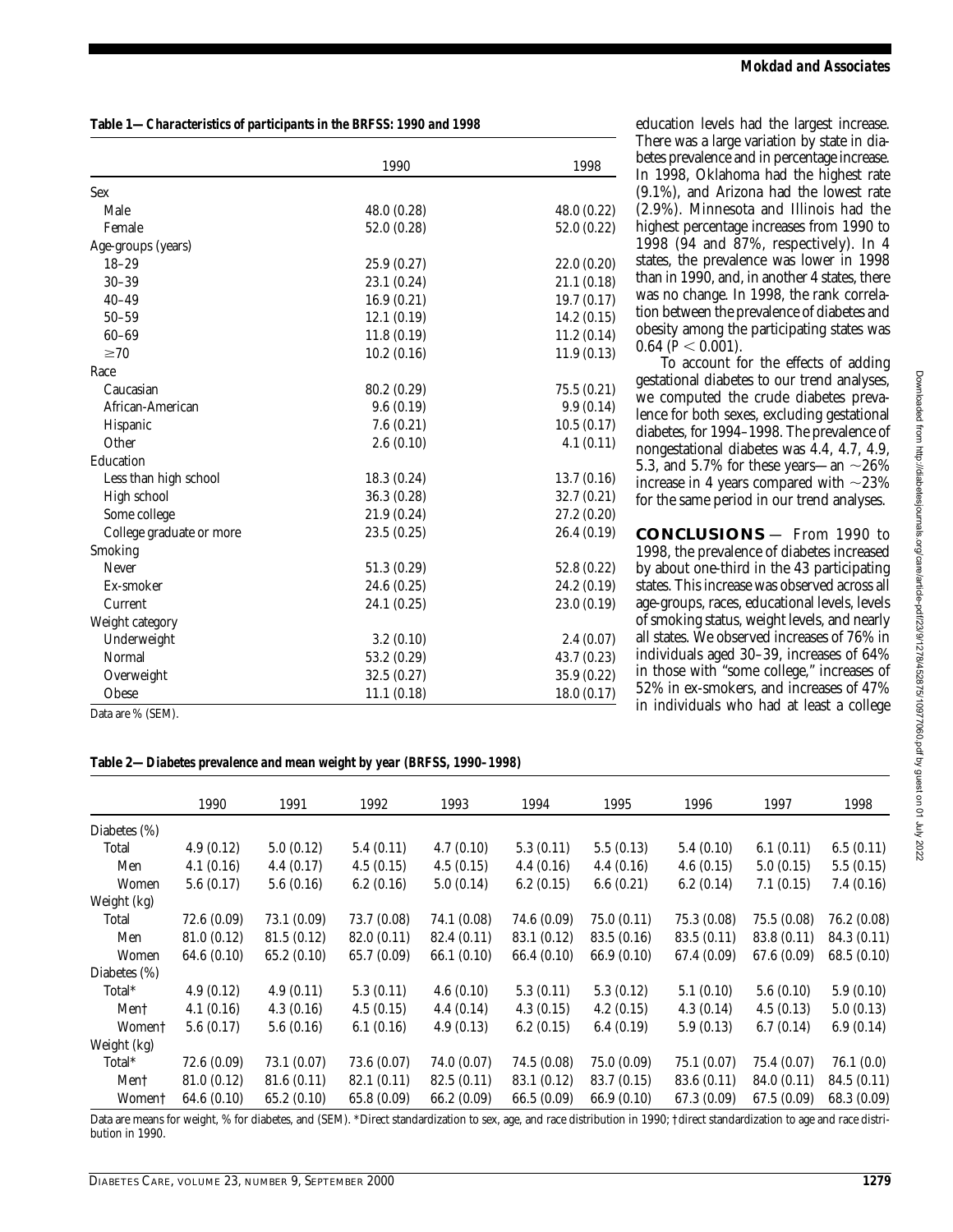### *Diabetes trends in the U.S.*

education. Of the 43 states in our comparison, 35 showed an increase.

While interpreting our findings, the likelihood that the rates are substantial underestimations must be appreciated. First, people without telephones are not included in the BRFSS, and such individuals are likely to be of low socioeconomic status—a factor associated with both obesity (13,14) and diabetes (15). In fact, in the NHANES III, individuals without a telephone were more likely to be obese and diabetic (16). Second, undiagnosed diabetes was not counted. In fact, in surveys in which diabetes was assessed directly by laboratory testing, the prevalence of diagnosed diabetes in 1988–1994 was estimated to be 5.1% for U.S. adults aged 20 years or older, the prevalence of undiagnosed diabetes was 2.7%, and the prevalence of impaired fasting glucose was 6.9% (5).

Both BMI and weight gain are major risk factors for diabetes (15,17). Indeed, BMI is one of the strongest predictors of diabetes, and previous studies have shown that changes in BMI foreshadow changes in diabetes (18–22). At the population level, for every kilogram of increase in measured weight, the risk of diabetes increased by 4.5% in a national sample of adults (22). In our study, for every kilogram increase in self-reported weight, diabetes increased by  ${\sim}9\%$ . This large difference in added risk imparted by an increase in weight of 1 kg may be explained by the rapid increase in obesity prevalence in the U.S. (23). In brief, the association between the increase in obesity and diabetes prevalence may not be linear.

We should point out that the recent increases in the public's awareness of diabetes might explain some of the increased prevalence we found. The percentage of undiagnosed diabetes was  $\sim$ 50% of total diabetes in the NHANES II (1976–1980) (24) but only 44% in the NHANES III (1988–1994) (5). However, whether the awareness of diabetes has continued to increase during the period covered by our study, especially after 1994, is unknown. Advancements in medical care from 1990 to 1998 may also have affected prevalence, but probably to a lesser extent because other studies have suggested an increase in the incidence of diabetes (3,4,6). The change in the demographics of the U.S. population from 1990 to 1998 was not responsible for the increase in diabetes, because the prevalence of diabetes in 1998 was 5.9% using the sex, age, and race distribution of 1990.

| Table 3—Changes in diabetes prevalence from 1990 to 1998 by selected characteristics and state |  |  |  |
|------------------------------------------------------------------------------------------------|--|--|--|
|                                                                                                |  |  |  |

|                          | 1990       | 1998        | Difference               | % Difference |
|--------------------------|------------|-------------|--------------------------|--------------|
| Sex                      |            |             |                          |              |
| Male                     | 4.1(0.16)  | 5.5(0.15)   | 1.4                      | 34.2         |
| Female                   | 5.6(0.17)  | 7.4(0.16)   | 1.8                      | 32.1         |
| Age-groups (years)       |            |             |                          |              |
| $18 - 29$                | 1.5(0.15)  | 1.6(0.12)   | 0.1                      | 9.1          |
| $30 - 39$                | 2.1(0.16)  | 3.7(0.18)   | 1.6                      | 69.9         |
| $40 - 49$                | 3.6(0.26)  | 5.1(0.22)   | 1.5                      | 39.8         |
| $50 - 59$                | 7.5(0.44)  | 9.8(0.38)   | 2.3                      | 30.9         |
| $60 - 69$                | 10.9(0.50) | 12.8(0.45)  | 1.9                      | 17.1         |
| $\geq 70$                | 11.6(0.50) | 12.7 (0.39) | 1.1                      | 10.1         |
| Race                     |            |             |                          |              |
| Caucasian                | 4.6(0.12)  | 5.9(0.11)   | 1.3                      | 29.3         |
| African-American         | 7.0(0.43)  | 8.9(0.39)   | 1.9                      | 26.1         |
| Hispanic                 | 5.6(0.58)  | 7.7(0.48)   | 2.1                      | 37.7         |
| Other                    | 3.5(0.53)  | 6.6(0.73)   | 3.1                      | 87.6         |
| <b>Education</b> levels  |            |             |                          |              |
| Less than high school    | 8.8(0.35)  | 11.6(0.41)  | 2.8                      | 31.5         |
| High school              | 4.8(0.19)  | 6.4(0.19)   | 1.6                      | 32.7         |
| Some college             | 3.6(0.23)  | 5.9(0.20)   | 2.3                      | 63.2         |
| College graduate or more | 3.0(0.19)  | 4.4(0.17)   | 1.4                      | 47.3         |
| Weight categories        |            |             |                          |              |
| Underweight              | 2.5(0.41)  | 3.5(0.63)   | 1.0                      | 39.7         |
| Normal                   | 3.0(0.12)  | 3.5(0.12)   | 0.5                      | 16.9         |
| Overweight               | 5.5(0.23)  | 6.6(0.19)   | 1.1                      | 19.6         |
| Obese                    | 11.8(0.53) | 13.5 (0.38) | 1.7                      | 14.0         |
| Smoking status           |            |             |                          |              |
| Never                    | 4.8(0.16)  | 5.8(0.14)   | 1.0                      | 21.8         |
| Ex-smoker                | 6.1(0.27)  | 9.3(0.27)   | 3.2                      | 51.9         |
| Current                  | 3.8(0.20)  | 5.0(0.20)   | 1.2                      | 30.7         |
| <b>State</b>             |            |             |                          |              |
| Alabama                  | 5.6(0.54)  | 7.6(0.59)   | 2.0                      | 34.0         |
| Arizona                  | 3.9(0.57)  | 2.9(0.59)   | $-1.0$                   | $-26.2$      |
| California               | 4.1(0.44)  | 6.9(0.47)   | 2.8                      | 67.4         |
| Colorado                 | 3.1(0.43)  | 5.1(0.54)   | 2.0                      | 64.6         |
| Connecticut              | 5.3(0.61)  | 5.3(0.50)   |                          |              |
| Delaware                 | 5.9(0.63)  | 4.7(0.46)   | $-1.2$                   | $-19.3$      |
| Florida                  | 5.7(0.54)  | 7.1(0.41)   | 1.4                      | 24.1         |
| Georgia                  | 4.9(0.54)  | 6.7(0.58)   | 1.8                      | 36.7         |
| Hawaii                   | 5.2(0.61)  | 6.4(0.74)   | 1.2                      | 23.6         |
| Idaho                    | 3.2(0.43)  | 5.0(0.37)   | 1.8                      | 56.1         |
| Illinois                 | 4.0(0.45)  | 7.5(0.55)   | 3.5                      | 87.7         |
| Indiana                  | 5.7(0.50)  | 6.5(0.57)   | 0.8                      | 14.2         |
| Iowa                     | 4.7(0.57)  | 6.1(0.47)   | 1.4                      | 28.0         |
| Kentucky                 | 5.7(0.57)  | 6.0(0.41)   | 0.3                      | 5.8          |
| Louisiana                | 5.3(0.92)  | 7.2(0.69)   | 1.9                      | 35.1         |
| Maine                    | 4.7(0.68)  | 4.1(0.49)   | $-0.6$                   | $-12.7$      |
| Maryland                 | 4.3(0.53)  | 5.8(0.55)   | 1.5                      | 35.6         |
| Massachusetts            | 3.8(0.62)  | 4.6(0.37)   | 0.8                      | 19.5         |
| Michigan                 | 4.9(0.48)  | 8.1(0.61)   | 3.2                      | 64.7         |
| Minnesota                | 3.2(0.31)  | 6.2(0.40)   | 3.0                      | 96.1         |
| Mississippi              | 6.9(0.76)  | 8.1(0.66)   | 1.2                      | 17.2         |
| Missouri                 | 6.4(0.67)  | 6.6(0.51)   | 0.2                      | 2.9          |
| Montana                  | 2.8(0.43)  | 4.1(0.47)   | 1.3                      | 48.7         |
| Nebraska                 | 4.6(0.55)  | 5.5(0.45)   | 0.9                      | 21.3         |
| New Hampshire            | 4.5(0.56)  | 4.5(0.61)   | $\overline{\phantom{0}}$ |              |
| New Mexico               | 5.2(0.71)  | 5.8 (0.43)  | 0.6                      | 11.5         |
| New York                 | 5.2(0.61)  | 6.6(0.59)   | 1.4                      | 28.1         |

*continued on page 1281*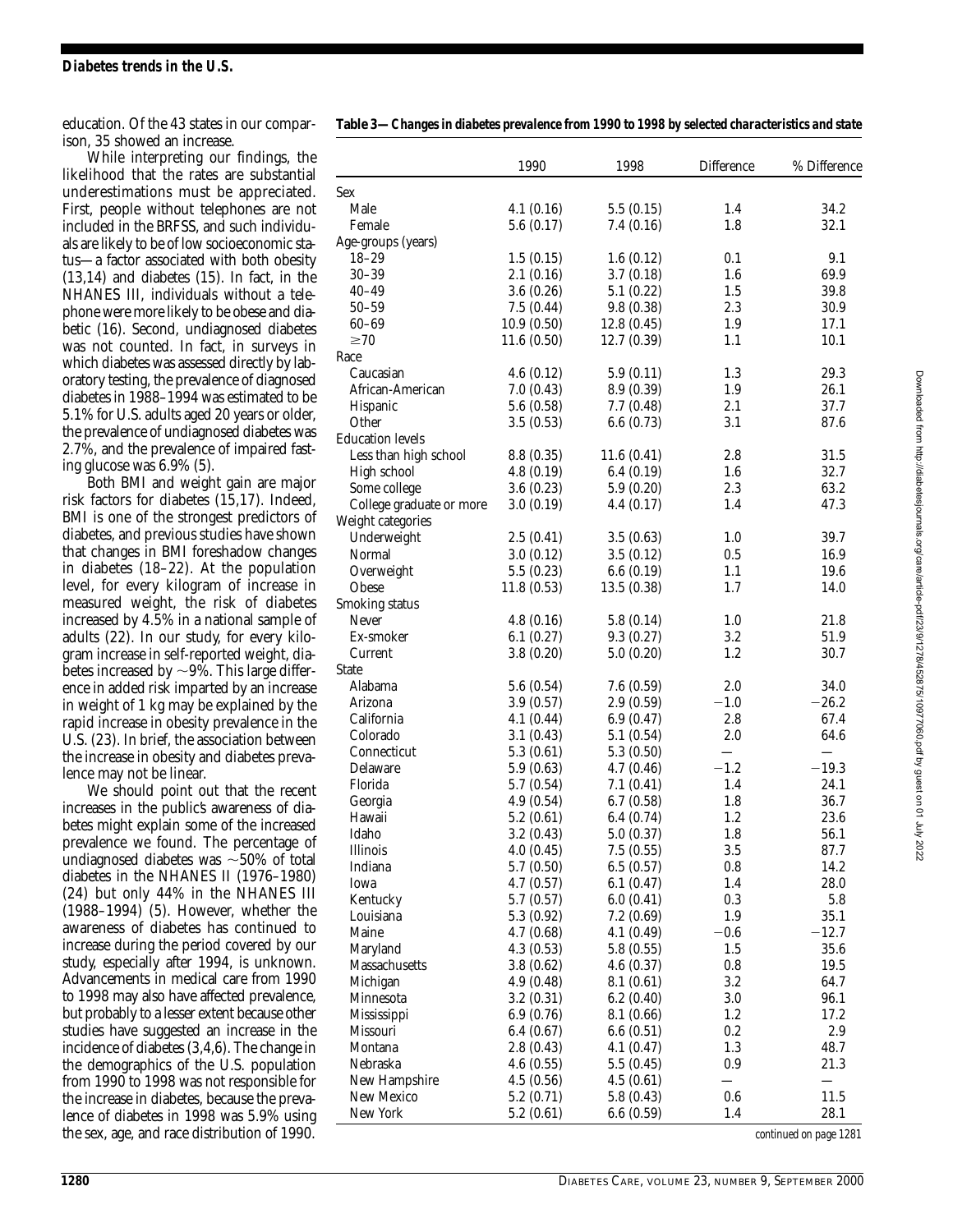$< 4%$ 

*Mokdad and Associates*

When an increase of 33% in diabetes in just 8 years is considered with the disturbing reality that the effects of the obesity epidemic have not fully unfolded, an alarming scenario indeed unfolds. Regardless of whether this increase relates partly to an increased awareness of diabetes, it is clear that the need for diabetes care will rise dramatically in the future. By focusing on the challenge that diabetes presents and by increasing awareness of its great potential to result in profoundly detrimental physical conditions, we intend to encourage physicians and health care professionals to become more involved in dealing with this increasing threat to the nation's overall health and well-being.

As we confront the challenge of diabetes, we should consider that since 1990, the prevalence of obesity has also increased





 $4-6% > 6%$ 

## **Table 3—***Continued*

|                 | 1990      | 1998      | Difference | % Difference |
|-----------------|-----------|-----------|------------|--------------|
| North Carolina  | 6.0(0.58) | 7.0(0.58) | 1.0        | 18.0         |
| North Dakota    | 3.5(0.46) | 4.7(0.56) | 1.2        | 34.5         |
| Ohio            | 4.7(0.61) | 6.7(0.62) | 2.0        | 42.6         |
| <b>Oklahoma</b> | 5.2(0.65) | 9.1(0.62) | 3.9        | 75.5         |
| Oregon          | 3.7(0.35) | 5.9(0.63) | 2.2        | 57.6         |
| Pennsylvania    | 5.9(0.53) | 6.2(0.45) | 0.3        | 3.6          |
| South Carolina  | 6.3(0.57) | 6.2(0.48) | $-0.1$     | $-0.5$       |
| South Dakota    | 3.8(0.45) | 3.8(0.42) |            |              |
| Tennessee       | 5.8(0.55) | 6.6(0.56) | 0.8        | 13.3         |
| <b>Texas</b>    | 4.8(0.61) | 6.6(0.39) | 1.8        | 36.7         |
| Utah            | 3.7(0.50) | 5.2(0.53) | 1.5        | 37.7         |
| Vermont         | 3.4(0.60) | 5.1(0.42) | 1.7        | 50.6         |
| Virginia        | 4.3(0.51) | 5.3(0.55) | 1.0        | 24.9         |
| Washington      | 4.4(0.47) | 5.6(0.46) | 1.2        | 28.0         |
| West Virginia   | 7.5(0.58) | 6.5(0.55) | $-1.0$     | $-13.0$      |
| Wisconsin       | 4.1(0.63) | 4.8(0.52) | 0.7        | 16.0         |

Data are % (SEM).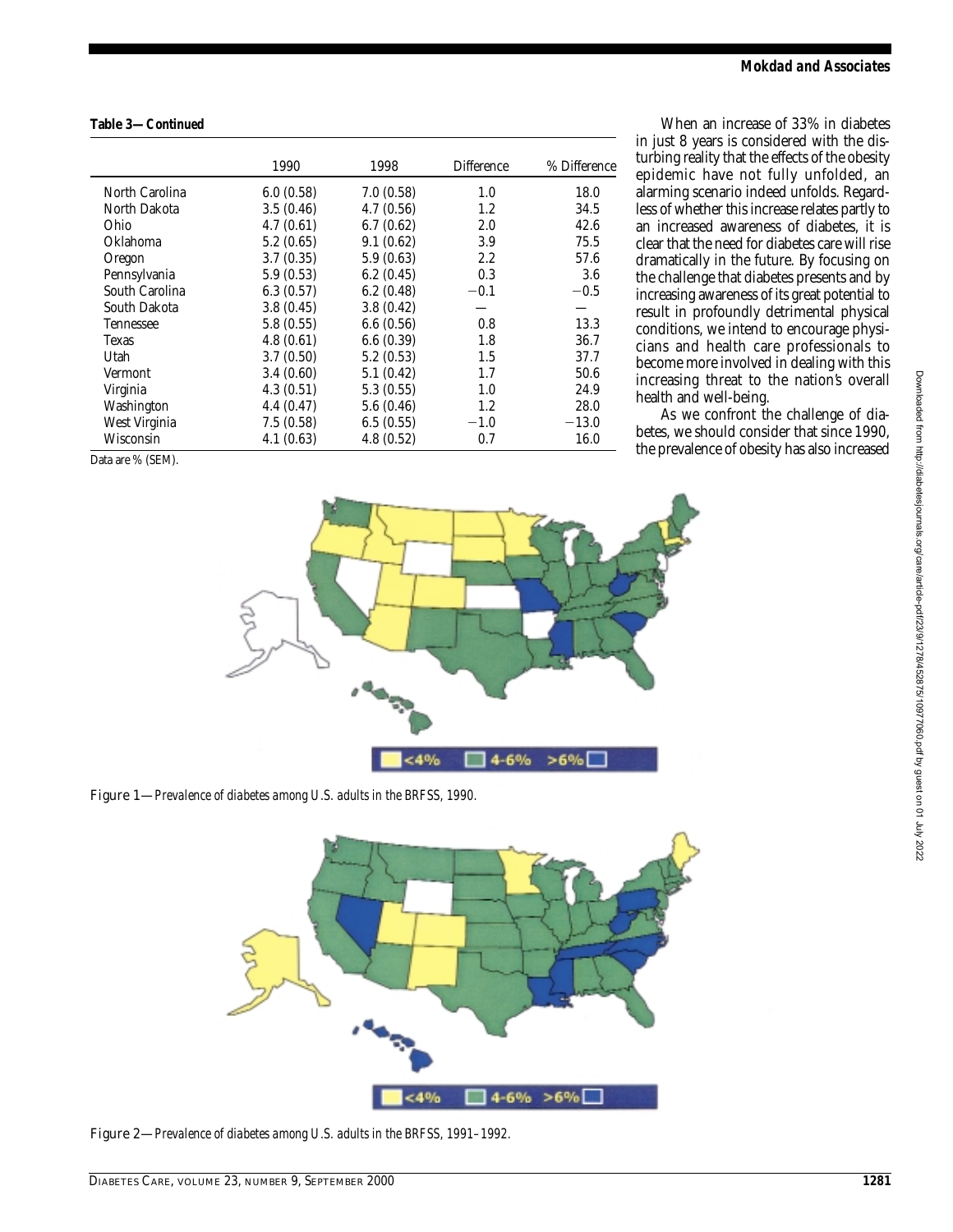

Figure 3—*Prevalence of diabetes among U.S. adults in the BRFSS, 1993–1994.*



Figure 4—*Prevalence of diabetes among U.S. adults in the BRFSS, 1995–1996.*



Figure 5—*Prevalence of diabetes among U.S. adults in the BRFSS, 1997–1998.*